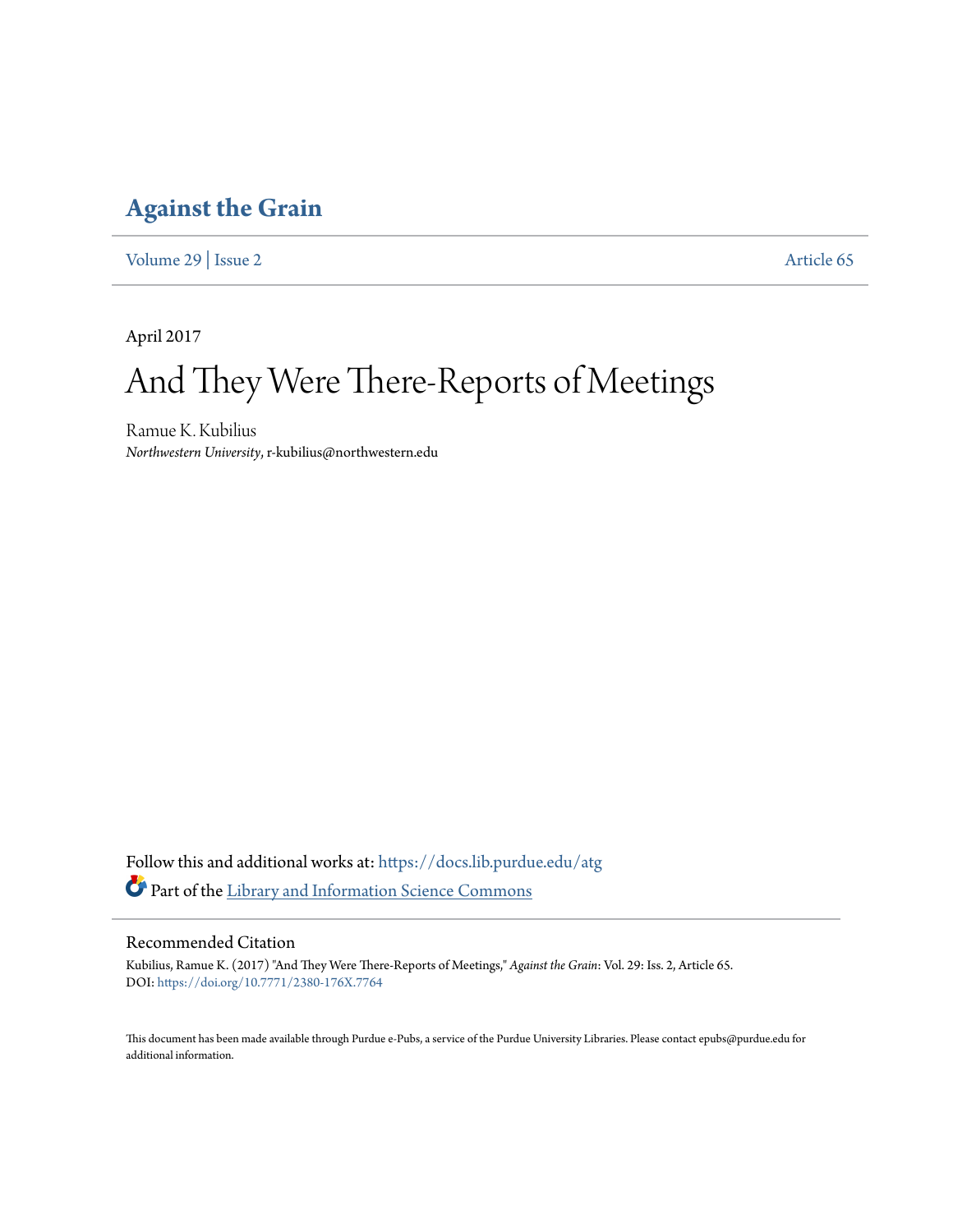## And They Were There

## **Reports of Meetings — 36th Annual Charleston Conference**

**Issues in Book and Serial Acquisition, "Roll With the Times or the Times Roll Over You," Charleston Gaillard Center, Francis Marion Hotel, Embassy Suites Historic Downtown, and Courtyard Marriott Historic District — Charleston, SC, November 1-5, 2016**

Charleston Conference Reports compiled by: **Ramune K. Kubilius** (Northwestern University, Galter Health Sciences Library) <r-kubilius@northwestern.edu>

*Column Editor's Note: Thank you to all of the Charleston Conference attendees who agreed to write short reports that highlight sessions they attended at the 2016 Charleston Conference. All attempts were made to provide a broad coverage of sessions, and notes are included in the reports to reflect known changes in the session titles or presenters, highlighting those that were not printed in the conference's final program (though some may have been reflected in the online program). Please visit the Conference Website at www.charlestonlibraryconference.com, and the online conference schedule at https://2016charlestonconference.sched. org/ from which there are links to many presentations' PowerPoint slides and handouts, as well as links to video for select sessions. The conference blog by Don Hawkins is available at http://www. against-the-grain.com/category/chsconfblog/. The 2016 Charleston Conference Proceedings will be published in partnership with Purdue University Press in 2017.*

*In this issue of ATG you will find the second installment of 2016 conference reports. The first installment can be found in ATG v.29#1, February 2017. We will continue to publish all of the reports received in upcoming print issues throughout the year. — RKK*

### **THURSDAY, NOVEMBER 3, 2016 LIVELY LUNCH DISCUSSIONS**

*Budgeting in an Academic Library* — Presented by **Karin Wikoff** (Ithaca College)

Reported by: **Susannah Benedetti** (University of North Carolina Wilmington) <br/>benedettis@uncw.edu>

**Wikoff** described her role as Head of Technical Services overseeing acquisitions, bindery, cataloging, eresources, serials, personnel and budget — without having had any formal budget training. After searching in vain for relevant courses, webinars, or workshops, she formed her own "Academic Library Budgeting Roadshow" to talk to peers and identify best practices, tips, and common ground through a ten question survey. She presented the questions that cover budget timelines, allocating funds to subject selectors, shifting funds, predicting serials costs, transitioning from print to online, end of year surplus funds, going over budget, PDA/ DDA deposit accounts, zero-based budgeting, and the biggest budgeting challenges. Survey results showed a wide range of answers to each question, with many budget processes that are unique to each library.



Q&A followed, with audience members providing their own answers and experiences. Although there are no easy answers that can be shared across all institutions, the exchange of knowledge and practice is invaluable. **Wikoff** is continuing the project and will share ongoing results.

*Creative, Evolving, Relevant - Communicating the Library's Value* — Presented by **Thurston Miller** (Hesburgh Libraries-Chemistry-Physics Library); **Krystie Wilfong** (Columbia University); **Doug Way** (University of Wisconsin-Madison); **Natalie Butler** (Taylor & Francis)

Reported by: **Katherine Ahnberg** (University of South Florida)  $\leq$ keahnberg@usf.edu $>$ 

This session offered insight into the opportunities and challenges of developing, delivering, and maintaining programmatic outreach initiatives across a variety of campus stakeholders. Focusing on the mutual benefit attained from seeking out common-sense campus partnerships, potential groups identified were largely non-traditional, and included alumni networks and other non-academic units. The growing concept of student as customer continues to trend upwardly in libraries, manifesting here as a discussion of marketing techniques and other wide impact, "lean practices" geared towards communicating the relevance of library engagement for all campus stakeholders. The importance of tailoring programming to individual user interests was central to this session; suggestions for library led workshops based on student interests, discipline specific requirements, and primary language were one example of take home strategies for attendees. Creative approaches to maintaining targeted, effective outreach were offered, with an emphasis on intentionally designing an environment for meaningful student feedback and the responsive service practices necessary to meet evolving patron needs. Concluding with a discussion of the ways in which libraries can humanize the service element of our profession, this Lively Lunch opened the floor to participant experiences in communicating a library's relevance as a place that is "more than just books."

*From Rivalry to Cooperation: Building Collaborative EBA* — Presented by **Trey Shelton** (University of Florida); **Apryl Price** (Florida State University); **Stephanie Kaelin** (Cambridge University Press); **Jason Heckathorn** (University of Florida)

*NOTE: Joining the panel were Aimee Barrett (University of Florida); Don Gallagher (Cambridge University Press); Charles McElroy (Florida State University)*

Reported by: **Becca Peters** (Metropolitan State University) <Becca.peters@metrostate.edu>

The presenters defined Evidence Based Acquisition (EBA) as a way to make eBook purchases based on usage data with the final selection process done by librarians. Some of the benefits of EBA that they shared were that it utilizes collection development policies and librarian expertise. The costs are known up front as libraries choose the amount that they will spend, which provides a way to control eBook expenditures. The partnership between the two libraries and **Cambridge University Press** was initially an "experiment" that is now in its third year. The collaboration between the two libraries allows them greater access to content since they are "pooling their resources," which translates to approximately five times the amount of their deposit. The **Cambridge**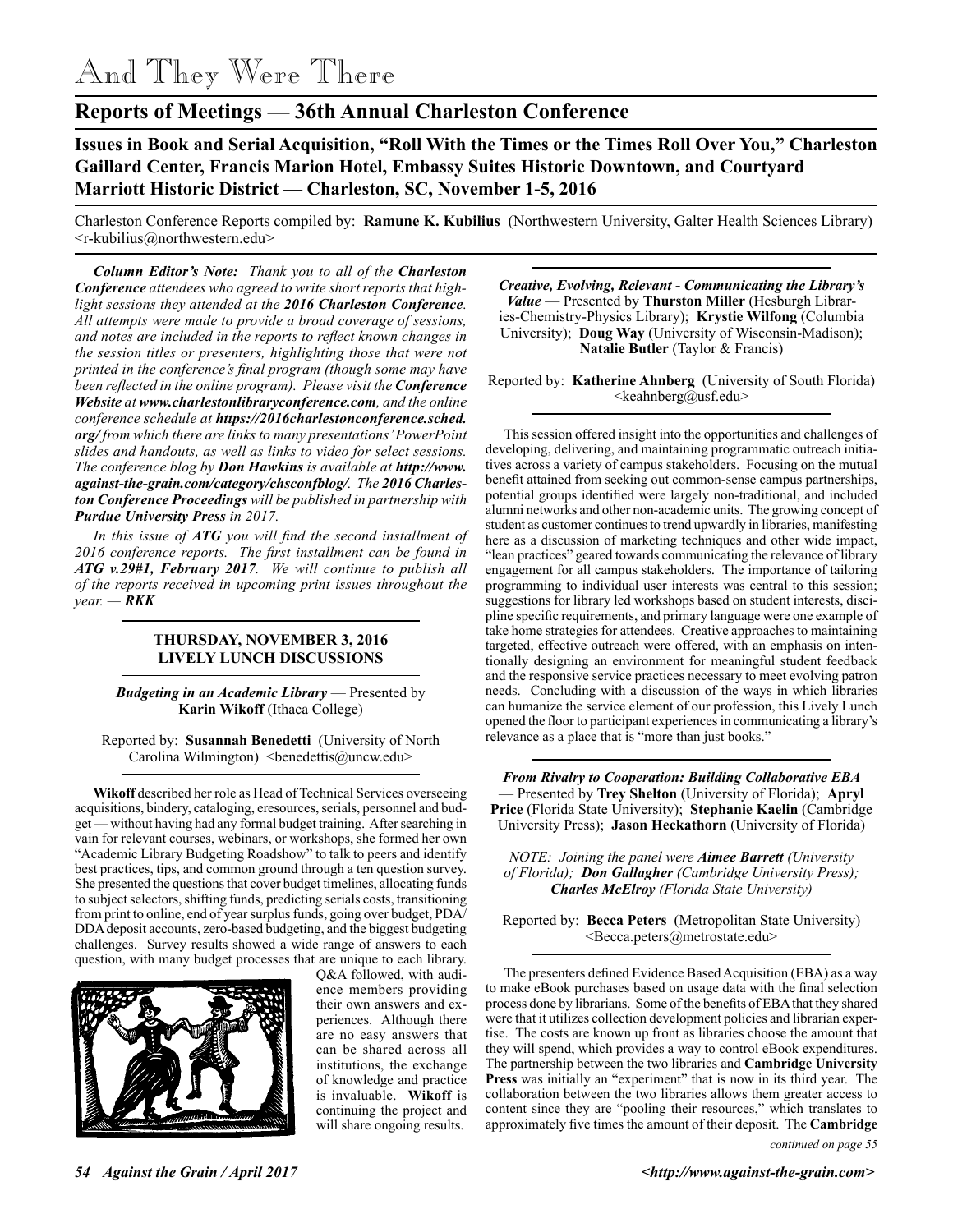## **And They Were There** *from page 54*

collection largely covers the humanities and social science, while still offering coverage for other subjects such as law, politics and business. The libraries did mention that a few downsides to this particular partnership are that it is only with one publisher and that they have to make purchasing decisions three times a year. Overall, the session provided a good example of what a successful collaboration with a publisher can look like, although it seemed more vendor driven, as many of the library panelists did not contribute content to the session.

#### *Gender and Negotiation: Practices and Strategies* — Presented by **Rachel Fleming-May** (University of Tennessee); **Jill Grogg** (LYRASIS)

Reported by: **Morag Stewart** (University of Washington Libraries) <mkstew@uw.edu>

Noting the sensitive subject matter, **Grogg** opened the Lively Lunch session with an overview of negotiation and background statistics, followed by the presentation of a set of ground rules to guide audience responses. The discussion was indeed lively among the approximately 25 attendees. Cultural norms and expectations regarding gender were mentioned, such as women are perceived to be cooperative, librarians are expected to be collegial and nice, which can affect behaviors and expectations when negotiating. Work culture (corporate vs. academic) and generational differences were also highlighted as factors that affect negotiation outcomes. Several experiences were also shared regarding negotiating for jobs and raises. Discussion continued to the point that **Fleming-May** ran out of time to go through all of the slides, but she did display the last slide, a resource list for further reading on the topic. Though somewhat light on solutions for dealing with gender issues, the session emphasized awareness that gender does matter and that it is one of many factors in how we negotiate. In a profession that is predominately female, understanding and discussing differences openly is important to understanding our negotiating partners and ourselves.

*Giving and Taking: How We Each Contribute to the Scholarly and Scientific Journal Ecosystem* — Presented by **Rick Anderson** (Moderator, University of Utah); **Ivy Anderson** (California Digital Library); **Erin Beutel** (College of Charleston); **June McDaniel** (College of Charleston); **Anirban Mahapatra** (American Chemical Society); **Matt Cooper** (Wiley Publishing)

*NOTE: Erin Beutel did not present in this session.*

Reported by: **Ramune K. Kubilius** (Northwestern University, Galter Health Sciences Library) <r-kubilius@northwestern.edu>

Moderator **Anderson** (**Rick**) explained the speaker changes and shared the questions panelists would address: 1) What costs do I incur?; 2) What value do I bring to the ecosystem with the work that I do?; 3) Of things my fellow panelists do within our ecosystem, which are of the most value to me? **McDaniel** (who had to leave soon after her presentation to teach a class) presented a visual contrast of the "peaceable kingdom" and the "smoky swamp of ancient Egypt." Research overseas (for her — Bengal, India and Jakarta, Indonesia) presents religious studies scholars with challenges and benefits: no funds to pay for students to accompany her, but also — opportunities for interfaith dialog and meeting holy men. The smoky swamp metaphor described the stumbling blocks presented by politics, infighting, sacrifice (of people for departments), critical reviews of peers' books to show how "rigorous" a journal is ("Aztec sacrifice to the sun"). Colleagues can present "information roadblocks" because they (the authors) "haven't earned it yet." She advocated for "calls for papers" by theme that evens the playing field and reduces the randomness of publishing in her field. In her field,

publishers seem to prefer eBooks or hard cover books, while paperback books are still preferred for affordable, individual consumption. She discussed formal and informal (accidental) mentoring. **Anderson** (**Ivy**) discussed licensing: the institutional costs in the multi-campus world of **UC**, the value to the campus and the larger ecosystem. In the OA advocacy world, peer review doesn't get enough credit, and libraries are involved in managing journal integrity over time, as "the journal" in a field may change. **Cooper** discussed costs that aren't dollars, but rather: deadlines, travel, time, energy, turmoil. Value may be different with a small publisher vs. a large "service provider" publisher. Before innovation ("bells and whistles"), find a way to enhance research and enable content. An ecosystem without scholarship would mean that he would have no job. **Mahapatra** discussed the growth in journals since he joined **ACS**, the growth in global submissions (more editors and reviewers are needed in India and China, for example), the increasing interest in OA in chemistry. **ACS** will be launching a preprint server. His goal is to provide content, value and access, ensure that librarians can provide feedback on access.

*How in Sync Are We? What Academic and Public Libraries Can Learn From Each Other* — Presented by **Julia Gelfand** (University of California); **Anja Smit** (Utrecht University); **Theo Kemperman** (Bibliotheek Rotterdam); **Melanie Huggins** (Richland Library)

Reported by: **Amanda Stone** (South Carolina State Library) <astone@statelibrary.sc.gov>

Two public library directors and two academic library representatives exchanged ideas on how these two sectors are more alike than different in responding to community needs, and ways to collaborate and learn from each other. **Huggins** provided a snapshot view of the Libraries as Studio concept fostered at the **Richland Library**. Library spaces should evoke feelings and support; experience and how the space feels are critical. Spaces need to support the activities and outcomes desired. (Pop-up spaces included: library at the bar!)

**Kemperman** discussed interlibrary cooperation goals for **Bibliotheek Rotterdam**, the municipal public library. Goals include diversification of functions throughout the city, facilitating services to students of all types, drawing local users, lowering thresholds to use, and institutional cross-pollination. **Smit** considered advocacy and working with stakeholders valuable skills that academic institutions could learn from the public library sector. Regular leadership conversations between public and academic libraries in a community are important as well as possible collaboration with database vendor relations.

**Gelfand** rounded out the session with ideas on collaborations such as administrative cooperation, joint use facilities, borrowing cards, collaborative experiences, outreach for adult services, cocurating exhibitions, collaboration in special collections and local archive content, and partnering on social media and library instruction.

*Liaison Librarians in the Know: Methods for Discovering Faculty Research and Teaching Needs* — Presented by **Nora Wood** (University of South Florida); **Melanie Griffin** (University of South Florida)

Reported by: **Carin Graves** (Michigan State University) <gravesc@msu.edu>

This Lively Lunch was inspired by a 2014 session that asked what faculty wanted librarians to know. **Griffin** and **Wood** at the **University of South Florida** reported on a year-long project at the libraries to identify the research and teaching needs of their faculty. The analysis of faculty teaching needs centered around the analysis of syllabi pulled from the online course management system. The syllabi came from classes in high enrollment degrees and the general education requirements.

*continued on page 56* Research needs required more faculty involvement. Departmental websites were used to gain insight into research needs, but often had